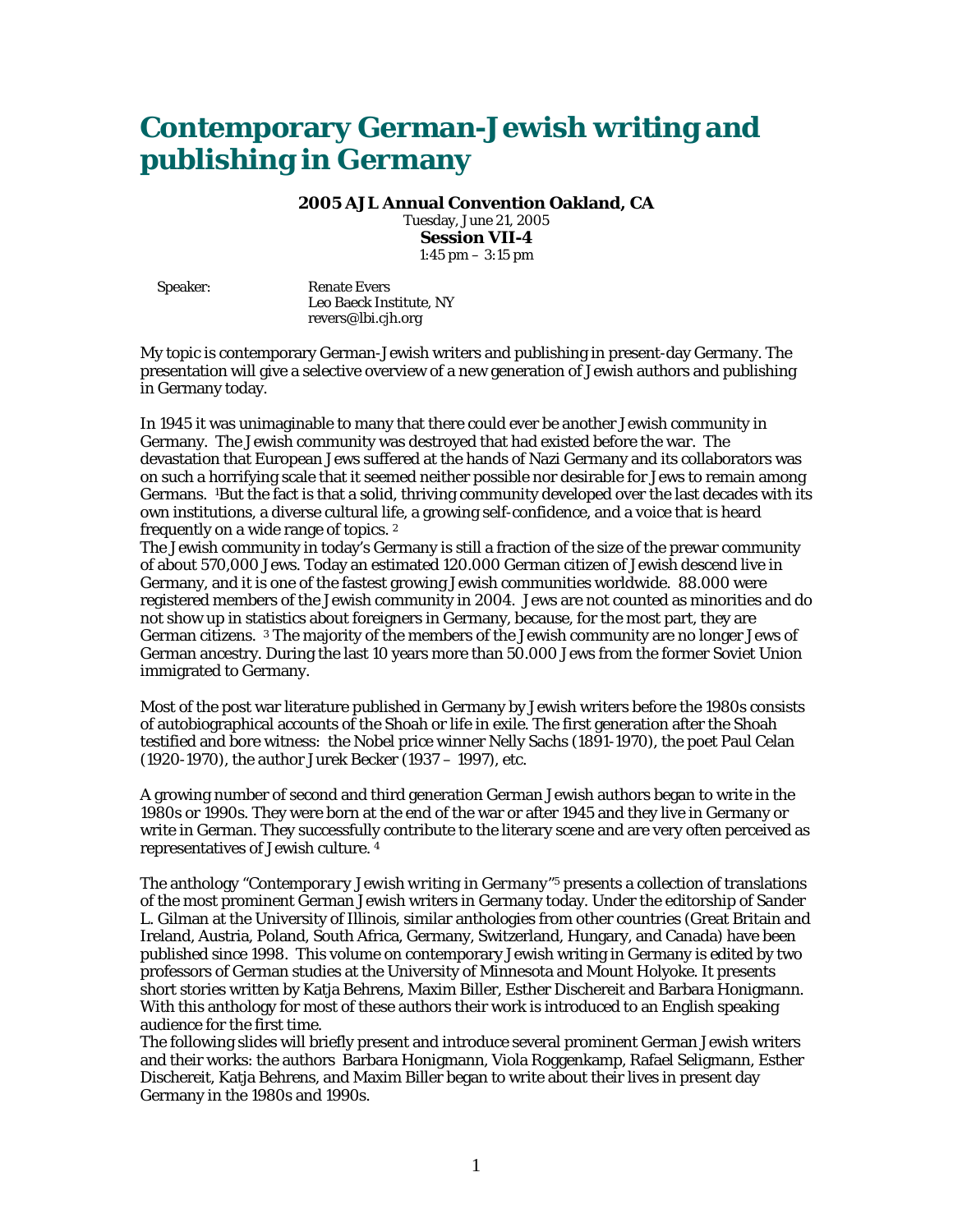#### **THE WRITERS, THEIR WORKS, AND TOPICS**

**Katja Behrens,** born in Berlin in 1942, escaped Nazi persecution by hiding with her family in Austria. They returned to Germany in 1945. She published a number of short stories, essays, novels, young adult books, as well as non-fiction books to an array of topics – such as a biography of the life of Helen Keller. Many of her books address German-Jewish topics, but not all of them. One of her most recent publications was a contribution to the book "*Ich bin geblieben – Warum?"* (I stayed, why?) which she edited. It contains a collection of essays by prominent Jews in German society that address the situation of Jews living in Germany. <sup>6</sup> She shares with other German-Jewish writers the concern not to determine places and names – in "*Arthur Mayer oder das Schweigen*" which was translated into English, place names and proper names are only presented by first letters. People and places are not fixed but instead are floating endlessly in a sea of possibilities. 7 <sup>8</sup>

The journalist and writer **Rafael Seligmann** was born in Israel in 1947. He moved to Germany when he was 10 years old. He studied history and politics in Tel-Aviv and Munich, where he now lives and works as a writer. He was the founder and editor-in-chief of the Jewish newspaper *Juedische Zeitung* (which was published between 1985 and 1991). His articles appear regularly in German media. He is the author of the German-Jewish novels "*Rubinstein's Versteigerung*" (Rubinstein's auction) and "*Die jiddishe Mamme*."9

**Viola Roggenkamp,** born in 1948, works as an author and journalist for prominent German newspapers such as *Die Zeit*, die *taz* und die *Allgemeine Jüdische Zeitung.* She lives in Hamburg after having spent several years in Asia and Israel. She published her first novel in 2004 "*Familienleben"* (Family life.) " She comes from a German-Jewish family and knows the circumstances of Jews living in Germany after the war very well, which she reflects in her first novel. Parts of this novel were published as an audio book.10

**Barbara Honigmann** was born in East Berlin in 1949, the daughter of socialists who returned to the German Democratic Republic after the war. She is one of the few German Jewish writers, who became observant. She joined the small Jewish community in East Germany in 1976. In 1984 she left the former GDR and moved to Strasbourg in France where she currently lives with her family. Her novels "*Roman von einem Kinde" (Novel of a child) (1989), "Eine Liebe aus Nichts" (A love made of nothing) (1991), "Soharas Reise" (Zohara's journey) (1996), "Am Sonntag spielt der Rabbi Fussball" (On Sundays the Rabbi plays soccer) (1998), "Damals, dann, danach" (back then, then and after)(1999)* explore her life in France, her families past and her growing distance from Germany.

In her contribution to a collection of essays which were published under the title "*Nach der Shoa geboren – juedische Frauen in Deutschland*" (Born after the Shoah Jewish women in Germany)11 Honigmann describes her complicated status as a German Jew living in the former GDR, a daughter of former emigrants who did not primarily identify as being Jewish. "*Realistically I was in search of a minimum of Jewish identity in my life, of a natural passing of years - not according to the Christian calendar, but according to the Jewish calendar, and a discussion about Jewish culture beyond the constant discourse about anti-semitism – a minimum, which I would still say today, which would work for my life between the worlds - but that was asking to much under German conditions."*12 In her novels Honigmann addresses the dilemma of navigating Jewish, German, and female identity. Her search for Jewish identity incorporates the experiences of her parents and her attempts to solve the mysteries of her family's past.<sup>13</sup>

Barbara Honigmann was awarded the 2004 Koret Jewish Book award for the English translation of *A love made out of nothing* and *Zohara's Journey*, her first books translated into English.14

**Esther Dischereit** was born in West Germany in 1952 and lives in Berlin. Her Jewish mother survived in hiding, her father was a non-Jewish German. Esther Dischereit is a prolific writer of poems, novels, plays and essays, and has played a prominent literary and cultural role in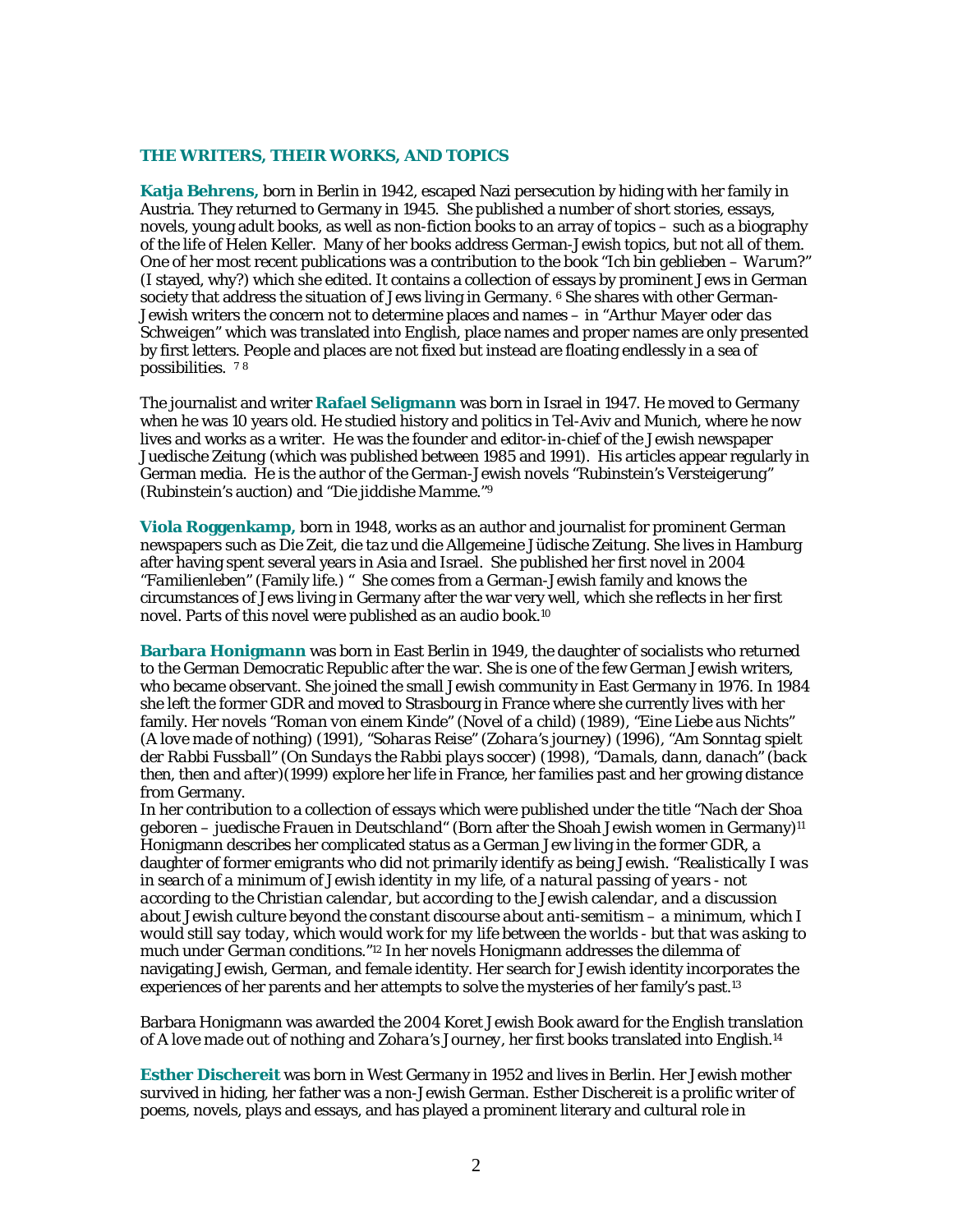Germany since the 1980s. Drawing on her own biography, Dischereit describes the experience of growing up Jewish in postwar Germany, a situation she has termed 'simply improbable, unreal as it were'. Her groundbreaking novel *Joemis Tisch* (1988) examines notions of Jewish-German identity from the perspective of women living in the shadow of the Holocaust.

Esther Dischereit's work explores the longing to escape the perceived burden of being Jewish, a weight that she feels has been placed on her in part by non-Jewish Germans and by the events of the Holocaust.

Dischereit takes up the challenge to deconstruct the meaning of Jewishness in contemporary Germany while at the same time criticizing the German obsession with Jewish culture. She makes fun at the fascination in the German media for things Jewish, but she laments the lack of insight into the meaning of the Shoah and the tremendous loss of life and heritage for Jews. 15 In her works, she "presents Jews not as outsiders to German society but as major participants within that society where Jewishness or Germanness are but two markers of identity" as Leslie Morris and Karen Remmler write in their introduction to *Contemporary Jewish Writing in Germany*. 16 Esther Dischereit is also one of Germany's most well-respected feminist writers**.** 

**Maxim Biller,** was born into a Russian Jewish family in Prague in 1960 and immigrated with his family to Hamburg when he was 10 years old. He studied German literature and journalism in Munich and writes regularly for *Die Zeit*, *Tempo* and other literary and political journals. He has published several collections of essays and short stories.

Biller's works are biting satires of the relationship between Jews and modern-day Germans. In his works, the perpetrator/victim roles seem etched in stone. He has become one of the most provocative writers in Germany today. He breaks taboos, and he imparts a language inconsistent with traditional "Jewish" writing. He has tapped a nerve in Germany that has literary critics both condemning and celebrating his work**.** <sup>17</sup>

This was a brief overview and introduction. Many of the German-Jewish writers of the second or third generation were born in East or West Germany at the end or after the war or grew up in Germany as children. They write in German, and are or are about to be discovered by non-German speaking publishing houses and readers. Many of them lived their entire life or important parts of their lives in Germany. Most of them had a secular up-bringing, but they have nonetheless strong Jewish identities. 18 Many are ambivalent towards official, mostly religious Jewish organizations in Germany. Their decision to remain in or to leave Germany is also a statement about their complex German and Jewish identity, which is shaped by a continuously difficult relationship that persists between Germans and Jews.

Their writings address a multitude of topics: from children's books over historical portraits over sensitive personal poetry to contemporary political, feminist topics, personal and generational conflicts, etc. Many books address especially the context of the German-Jewish writer in contemporary Germany: They offer interesting reflections on German-Jewish relations today as well as Jewish identity in Germany, gender roles, emigration, conflicts between generations, sexuality, etc. The stories reveal how heavy the burden of a traumatic history remains for the descendants of victims of the Holocaust. However, instead of being mournful and gloomy, these stories are sometimes even humorous reflections on German and Jewish approaches to memory, suppression and on the bizarre aspects of Jewish life in a country that only two generations ago planned for the annihilation of an entire people. 19 Some topics are often addressed

• **HOME / Being at home in Germany: Living in Germany after the Shoah : Galut vs. Diaspora (** the voluntary dispersion of the Jews vs. the involuntary exile of the Jews)

The experiences of the second and third generation after the Shoah differ from those of their parents and grandparents. Some Jews have remained voluntarily after the Shoah, and many have emigrated to Germany later and made it their homeland of choice. Yet, there is also a "diasporic" consciousness due to the sense of isolation from mainstream German culture.<sup>20 21</sup> Many writers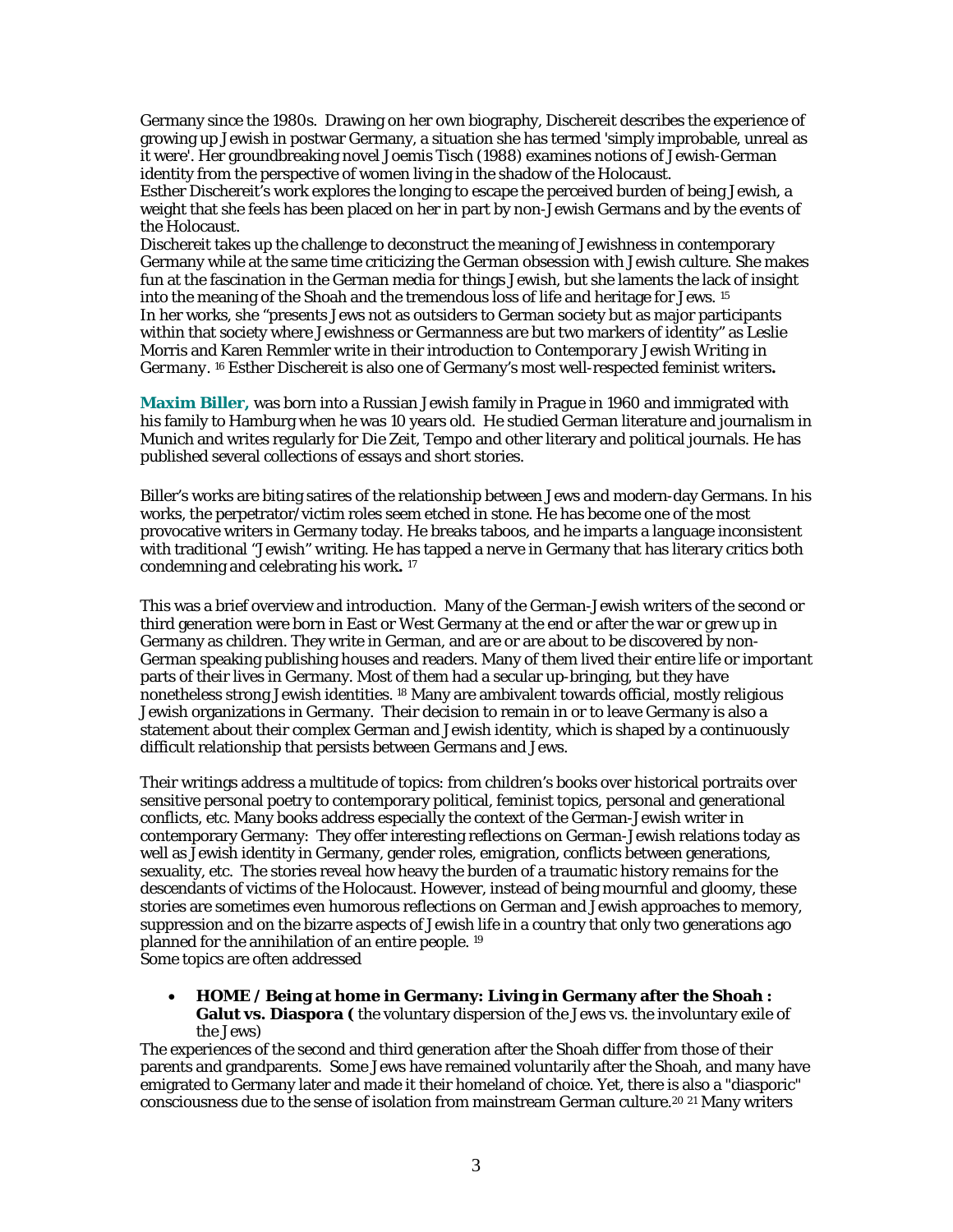address the strangeness living in a country where the absence of Jews drives political decisions, cultural identities, and social interactions. The example of Barbara Honigmann shows a writer who writes in German but from a safe distance in France where she explores and experiments with the religious Jewish heritage and searches for ways of expressing her newfound Jewish religious identity.

# • **SHOAH: personal family history & societal commemoration**

The Shoah definitely plays an important role in most of the writers' self-understanding as Jewish writers living in Germany, but their identities are not only defined by the Holocaust. A common theme in their writings is the search for the personal family history and possible family ties that might have survived despite the silence of the parent generation, the fragmentation and destruction of the Jewish community in Germany. The second and third generation has no first hand memory of the Shoah, but is highly aware of the importance of its remembrance in contemporary Germany and its impact on relations among Germans, Jews, and others living in the now unified nation. Many however criticize the "fetishized commemorative practice that embrace nostalgic images of Jewish culture and that have resulted in a confused mixture of remembering a rich culture in a void through voyeurism and nostalgia. At times Jewish culture becomes reduced to Yiddish theater and Klezmer music, Jewish cemeteries, kosher delis and guided tours of past and present Jewish sites" 22 -- For many Jews, living in contemporary Germany means juggling the remembrance of the past while building a future in which Jewish communities become a vital part of German Society without being marginalized.23

### • **IDENTITY: German & Jewish identity and self-perception (after the German re-unification)**

Barbara Honigmann wrote in an essay "*I am also a writer, and one can say lightly, a Jewish one. But I am not so sure about that, because what I have said does not make me into a Jewish writer. It means that I belong existentially more to Jewish culture than to the German one, but culturally I belong to Germany and to nothing else. It sounds paradoxical, but I am a German writer. Although I do not feel being German and I have not lived in Germany for years24*. This statement shows the unease and ambivalence of the integration of German and Jewish identity. 25

# • **MIRROR: Observing the German society**

Many of the texts address the difficulties of the German society in dealing with living Jews. They address the strange situation of being Jewish in Germany and observing the Germans observing Jewish life in Germany today. 26

*Conclusion:* The diversity of the writings shows the heterogeneity of Jewish life in Germany today. Since Jews comprise only a marginal percent of the German population, the reception of the work of Jewish writers and journalists is foremost by Germans. <sup>27</sup>

Jewish writers often face an ambiguous position. They carry the voice of authenticity that testifies to Germany's crimes during the Holocaust and therefore also to the politics of ritualized remembrance. Their works very often do not follow the tacitly expected script of Jews-as-victims. Their writings show that they cannot be reduced to this formula.

# **PUBLISHING**

Many major German publishing houses started Jewish literature series, which show that there is a strong market interest in Germany. Their programs include reprints of Pre-war German-Jewish authors, translations of Jewish authors outside of Germany, as well as new works by authors living in Germany or writing in German. There is also a number of publishing houses which exclusively focus on Jewish topics and authors.

In the framework of this presentation I want to briefly introduce 3 major Jewish publishing houses in Germany.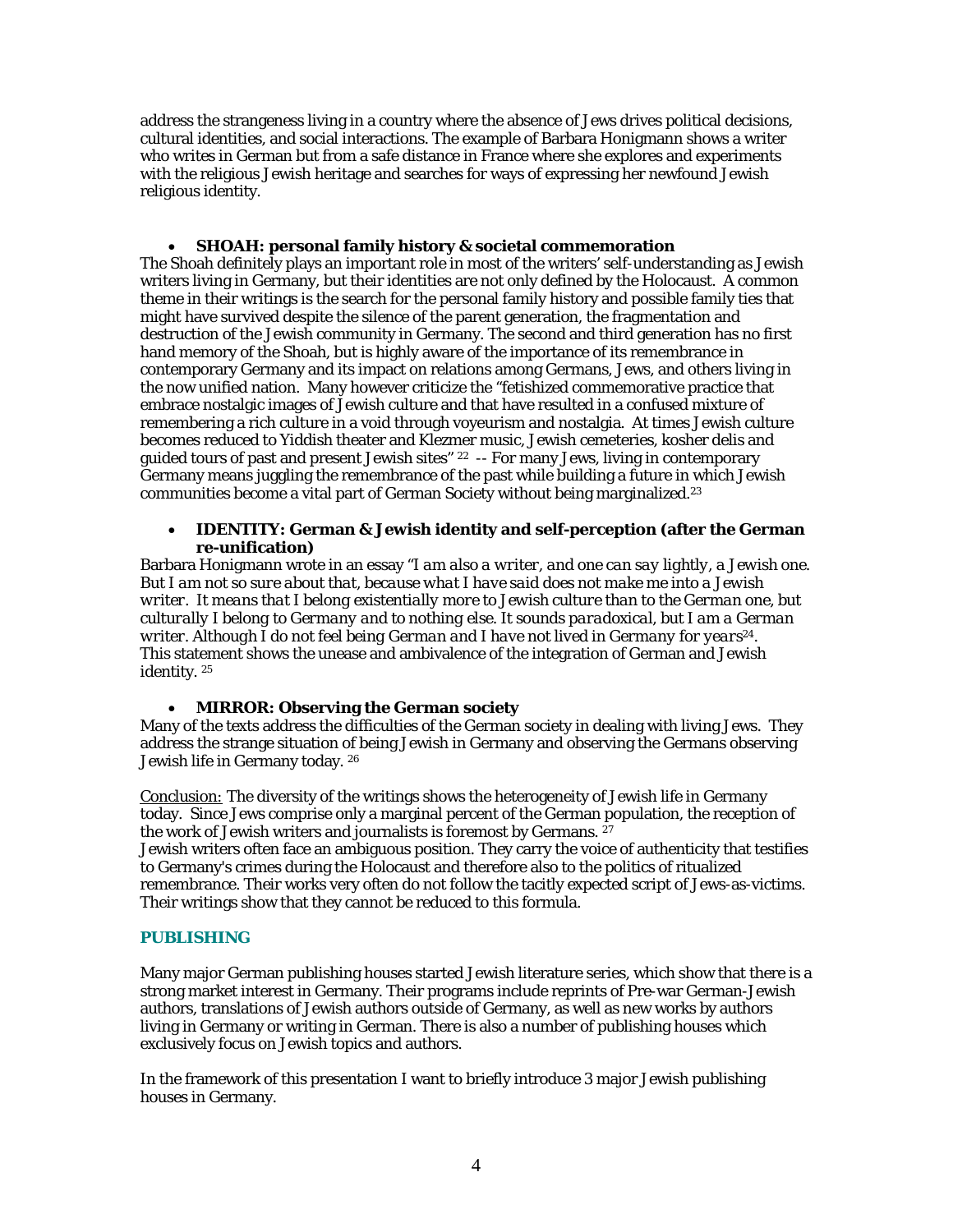The **Jüdischer Verlag** was re-opened in Berlin in 1958. Since 1990 it belongs to the renowned German Suhrkamp Verlag. Currently the Juedische Verlag has around 100 titles in print among them various reprints of standard works like the Philo Lexikon, the Juedisches Lexikon, the Goldmann Talmud which is still the standard German translation of the Talmud, then works by e.g. Gershom Scholem, the poet Else Lasker-Schueler, and the German translations of books by the Nobel Prize winner Samuel Josef Agnon. It also publishes a series of photo books of Jewish sites in major European cities, and then German translations of books by e.g. historians such as Arthur Hertzberg, Sander L. Gilman, Israeli authors like Amos Oz, Lizzie Doron, as well as memoirs.<sup>28</sup>

The original Juedischer Verlag was founded in Berlin in 1902 several months after the philosopher Martin Buber demanded the establishment of a publishing house at the 5th Zionist Congress. Among the founders and initiators were also Chaim Weizmann and the illustrator E.M. Lilien. The first Juedische Verlag existed until 1938 and published scholarly works on Jewish issues, as well as German Jewish literature, Zionist publications and a broad variety of translations from Hebrew and Yiddish literature. The best-known works are the 5-volume *Jüdisches Lexikon* and the Goldschmidt Talmud translation, the first complete German translation of the Babylonian Talmud. The *Jüdischer Verlag* also produced the pioneering tenvolume *World History of the Jewish People*, by Russian-Jewish historian Simon Dubnow. (Dubnow was living in Berlin from 1922-1933 and had originally written this work in Russian. However, it first appeared in its German translation.) 29 30

The publishing house **Philo & Philo Fine Arts, Berlin**, is a publishing house for Judaica, politics, philosophy, and art. It is not the legal successor of the former Philo Verlag, the publishing house of the Central-Vereins deutscher Staatsbürger jüdischen Glaubens which was founded 1919 and closed 1938. The "new" Philo Verlag tries to establish a connection to the tradition of the first Philo Verlag, e.g. reprint of the Philo Atlas from 1938.31 The Philo Verlag represents ca. 370 titles in its program, among them many reprints and translations of Jewish authors.

The **Jüdische Verlagsanstalt Berlin** (Jewish Publication Society of Berlin) was founded in October 1999. Editor in Chief is Rabbi Walter Homolka of Frankfurt on behalf of the Union of Progressive Jews in Germany, Austria and Switzerland. Their goal is to provide books and educational materials for the emerging liberal Jewish congregations in German-speaking countries: for children and adults alike. At the moments the Juedische Verlagsanstalt has ca. 60 titles in its program32

Quite often the marketing of this literature emphasizes the Jewish identity of the authors even when the texts themselves do not concern themselves with Jewish topics. The "Jewish" content or biography of the author is highlighted in the press releases and reviews. Publishing houses must anticipate that emphasizing the Jewish identity of an author, whether the author accepts this designation or not, has a strong impact on the sale and reception of the book.

As Dischereit comments in her essay "*Kein Ausgang aus diesem Judentum*" (*No exit from this Jewry)* (1994)33 publishers have a difficult time categorizing her work when the "Jewish" content is treated in conjunction with other issues of identity or when the images require a different view of "the Jew." She calls for a recognition that Jews are contributing to German culture not as outsiders or as Mitbuerger (fellow citizens) but as Germans.

# **Bibliography**

# **Katja Behrens:**

Behrens, Katja. *Abschiedsbrief.* Duesseldorf : Classen, 1987.

Behrens, Katja. *Alles sehen kommt von der Seele* : die Lebensgeschichte der Helen Keller. Weinheim : Beltz & Gelberg, 2001. (also as CD)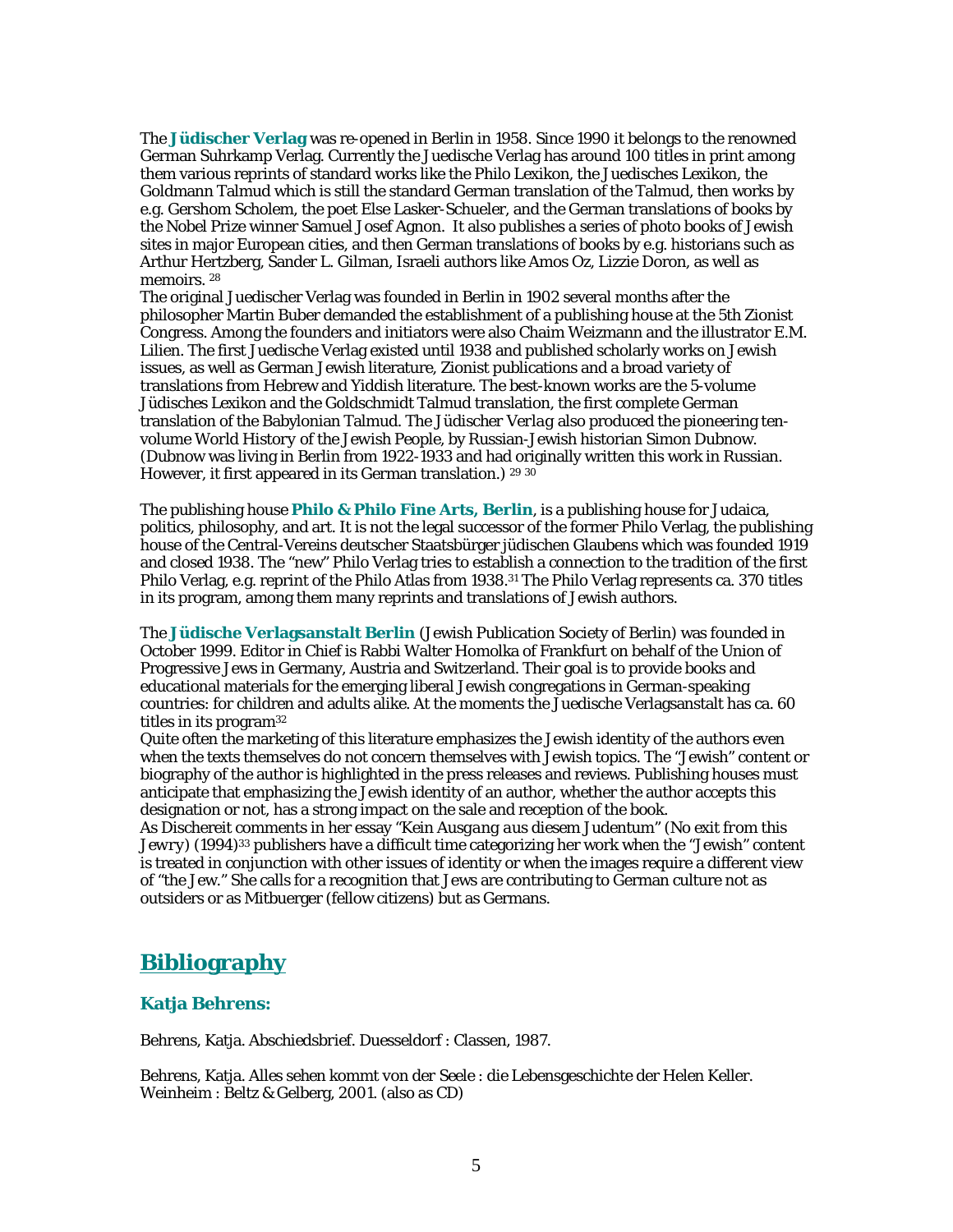Behrens, Katja. *Die dreizehnte Fee :* Roman. Düsseldorf, Claassen Verlag, 1983 ; Frankfurt am Main : Fischer Taschenbuchverlag, 1994

Behrens, Katja. *Frauen der Romantik***.** Frankfurt am Main : Insel, 1995

Behrens, Katja. *Frauenbriefe der Romantik***.** Frankfurt am Main : Insel, 1981.

Behrens, Katja. *Hathaway Jones : Roman***.** Weinheim : Beltz & Gelberg, 2002.

Behrens, Katja. *Im Wasser tanzen: ein Erzählzyklus.* Frankfurt : Luchterhand, 1990.

Behrens, Katja. *Jonas : Erzählungen.* Pfaffenweiler : Pfaffenweiler Presse, 1981.

Behrens, Katja. *Salomo und die anderen : jüdische Geschichten*. Frankfurt : S. Fischer, 1993.

Behrens, Katja. *Die Vagantin : Roman.* Frankfurt : S. Fischer, 1997.

Behrens, Katja. *Von einem Ort zum Andern : Erzählungen* / Katja Behrens. - Pfaffenweiler : Pfaffenweiler Presse, 1987

Behrens, Katja. *Die Weisse Frau.* Frankfurt : Fischer Taschenbuchverlag, 1978.

Behrens, Katja. *Zorro - im Jahr des Pferdes :* Roman. Weinheim : Beltz & Gelberg, 2001.

*Ich bin geblieben - warum? : Juden in Deutschland - heute* / Katja Behrens (Hg.). Gerlingen : Bleicher, 2002..

*Das Insel-Buch vom Lob der Frau* / ausgewaehlt von Katja Behrens. 2. Aufl. Frankfurt am Main : Insel Verlag, 1986, c1982..

*Pferdegeschichten* / herausgegeben und mit einem Nachwort von Katja Behrens. Frankfurt am Main : Insel Verlag, 1995, c1992..

#### **Maxim Biller**

Biller, Maxim. *Bernsteintage : sechs neue Geschichten*. Koeln : Kiepenheuer & Witsch, 2004. (audio book published in patmos verlag in 2 CDs)

Biller, Maxim. *Deutschbuch.* Muenchen : Deutscher Taschenbuch Verlag, 2001..

Biller, Maxim. *Esra : Roman.* Koeln : Kiepenheuer & Witsch, 2003.

Biller, Maxim. *Harlem Holocaust*. Koeln : Kiepenheuer & Witsch, 1998.

Biller, Maxim. *Kühltransport : ein Drama*. München : Deutscher Taschenbuch Verlag, 2001..

Biller, Maxim. *Land der Vaeter und Verraeter : Erzählungen.* Koeln : Kiepenheuer & Witsch, 1994.

Biller, Maxim: *Der perfekte Roman : das Maxim Biller Lesebuch*. Muenchen : Deutscher Taschenbuch Verlag, 19XX.

Biller, Maxim. *Moralische Geschichten*. Koeln : Kiepenheuer & Witsch, 2005

Biller, Maxim. *Tapes [sound recording*] / Musik und Text: Maxim Biller. [s.l.] : P+C Essay Recordings, 2004.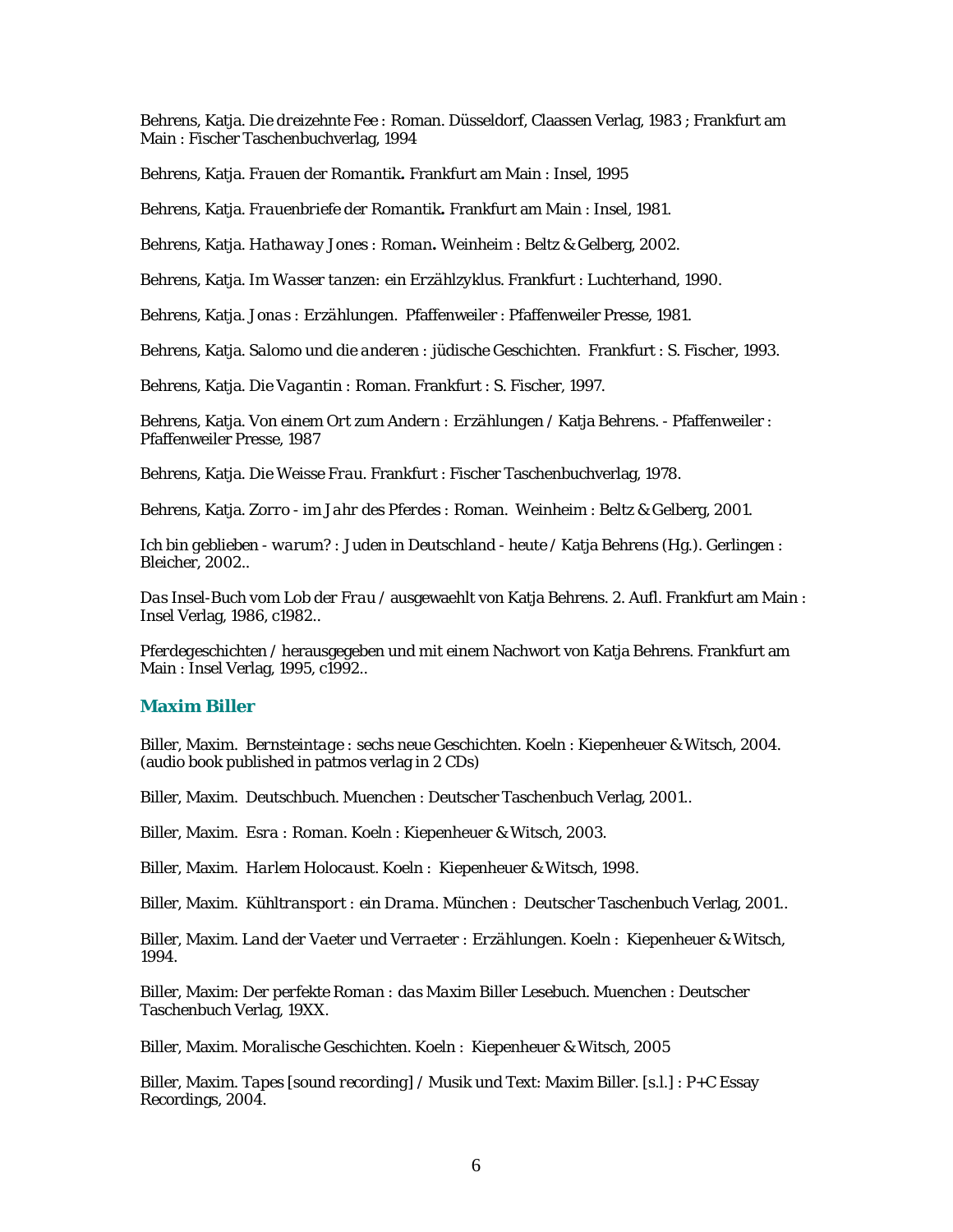Biller, Maxim. *Die Tempojahre*. [Muenchen] Deutscher Taschenbuch Verlag, [1991].

Biller, Maxim. *Die Tochter : Roman.* Köln : Kiepenheuer & Witsch, 2000.

Biller, Maxim. *Wenn ich einmal reich und tot bin.* Koeln, Kiepenheuer & Witsch, 1990.

Biller, Maxim. *Zigarettenroman – Standardgrösse*. Koeln, Kiepenheuer & Witsch, 2004.

# **Esther Dischereit**

Dischereit, Esther. *Als mir mein Golem öffnete : [Gedichte].* Passau : Stutz, 1996.

Dischereit, Esther. *Anna macht Frühstück.* München : Deutscher Taschenbuch-Verlag, 1985.

Dischereit, Esther. Joemis *Tisch: eine Jüdische Geschichte*. Erstausgabe. Frankfurt am Main : Suhrkamp, 1988.

----Unabridged translation into English in: *Contemporary Jewish Writing in* Germany : An Anthology, by Leslie Morris and Karen Remmler, Nebraska University Press, 2001

Dischereit, Esther. *Merryn.* Frankfurt am Main : Suhrkamp, 1992.

Dischereit, Esther. *Mit Eichmann an der Boerse : in juedischen und anderen Angelegenheiten.* Berlin : Ullstein, c2001.

Dischereit, Esther. *Rauhreifiger Mund oder andere Nachrichten : [Gedichte]*. Berlin : Verlag Vorwerk 8, 2001.

Dischereit, Esther. *Uebungen juedisch zu sein : Aufsaetze*. Frankfurt am Main : Suhrkamp, 1998..

#### **Barbara Honigmann**

Thomalla, Ariane Von Ost-Berlin nach Strassburg:Gespraech mit der deutsch-juedischen Schriftstellerin Barbara Honigmann. Koeln: 1986.

Honigmann, Barbara. *Am Sonntag spielt der Rabbi Fussball : kleine Prosa.* Heidelberg : Wunderhorn, 1998.

Honigmann, Barbara. *Alles, alles Liebe! : Roman*. Muenchen : Hanser, 2000.

Honigmann, Barbara. *Damals, dann und danach.* Muenchen : Hanser, 1999.

Honigmann, Barbara. *Dreizehn Bilder und ein Tag* ;[Ausstellung] 28. Oktober bis 25. November 1997 [Michael-Hasenclever-Galerie KG] / [paintings and text by] Barbara Honigmann. München : Michael-Hasenclever-Galerie, 1997.

Honigmann, Barbara. *A love made out of nothing ; Zohara's journey : two novels*. / translated from the German by John Barrett. Boston : Godine, 2003.

Honigmann, Barbara. *Ein Kapitel aus meinem Leben : Roman.* München. Hanser, 2004..

Honigmann, Barbara. *Eine Liebe aus nichts.* Berlin, Rowohlt, [c1991].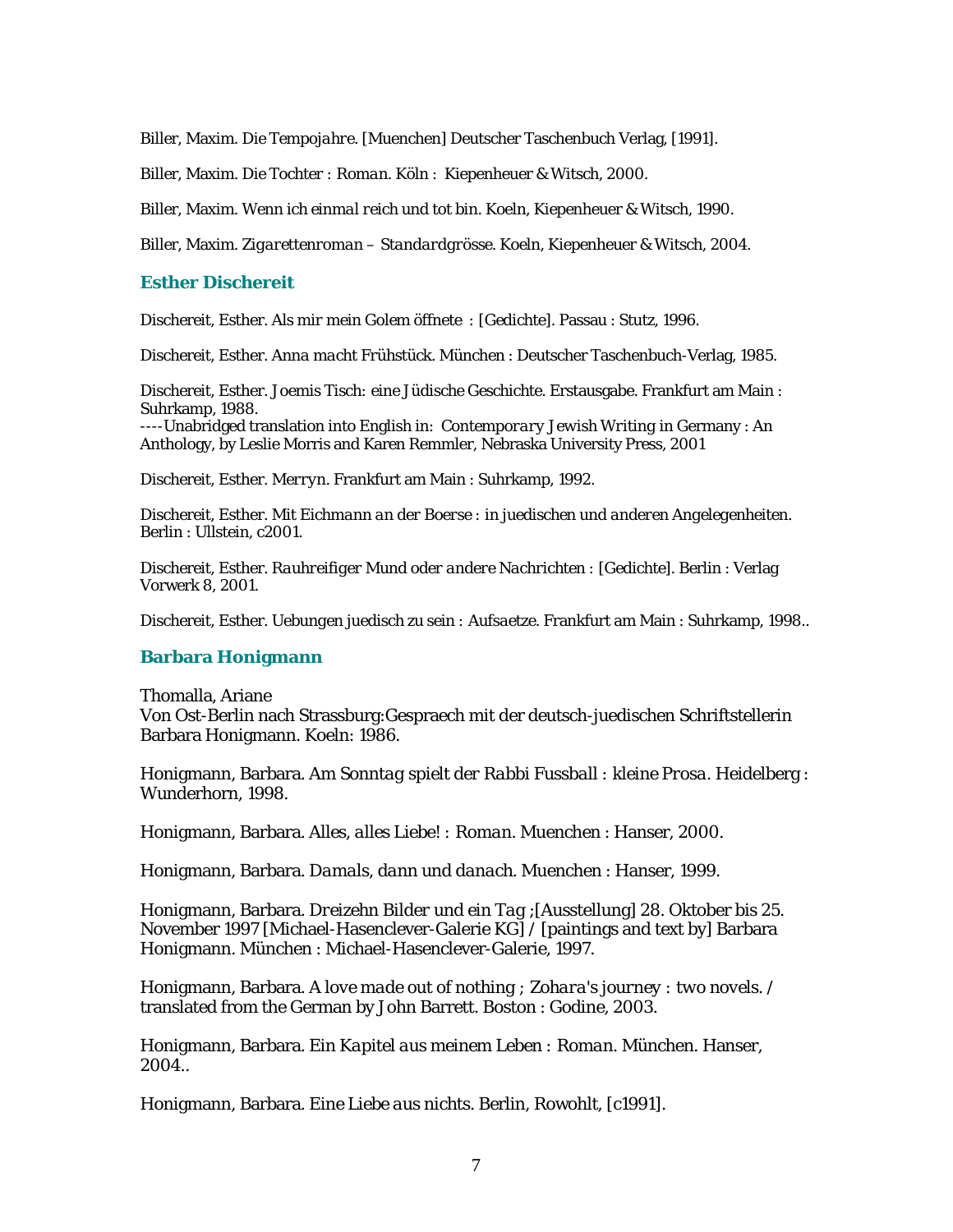Honigmann, Barbara. *Von Namen und Sammlungen.* Muenchen: Michael Hasenclever Galerie, 2002.

Honigmann, Barbara. *Roman von einem Kinde : sechs Erzählungen. Luchterhand, 1986.* Muenchen : Deutscher Taschenbuchverlag, 2001.

Honigmann, Barbara. Soharas Reise. Reinbek bei Hamburg : Rowohlt-Taschenbuch-Verlag, 1996.

Honigmann, Barbara. *Soharas Reise [sound recording*] / nach der Erzaehlung von Barbara Honigmann; Hoerspielfassung: Gerwig Epkes; Roland Breitenfeld (Musik); [Read by] Ulrike Folkerts [and] Hannelore Hoger. Wiesbaden : Sonne, Mond und Sterne Verlag, 1998.

#### **Viola Roggenkamp**

Roggenkamp, Viola. *Familienleben : Roman*. Zuerich : Arche, 2004.

Roggenkamp, Viola. *Tu mir eine Liebe : meine Mamme* ; juedische Frauen und Maenner in Deutschland sprechen von ihrer Mutter ; mit einem Essay ueber nachgeborene Juden in Deutschland und ihr Erbe / Viola Roggenkamp. 1. Aufl. Berlin : Juedische Presse, 2002.

Roggenkamp, Viola. *Und auf einmal ist Weihnachten..." [sound recording] :* Episoden aus dem Roman "Familienleben" / [gelesen von] Viola Roggenkamp. Zuerich : Arche, c2004.

#### **Rafael Seligmann**

Seligmann, Rafael: *Gute Nacht Deutschland,* 1992.

Seligmann, Rafael: *Hitler: die Deutschen und ihr Fuehrer.* Muenchen : Ullstein, 2004.

Seligmann, Rafael: *Die jiddische Mamme.* Frankfurt : Eichborn, 1990. dtv, 1996.

Seligmann, Rafael: *Mit beschränkter Hoffnung : Deutsche, Juden, Israelis.* Hofmman und Campe, 1991, Knaur 1992.

Seligmann, Rafael: *Der Milchmann, Roman*. Dtv, 1999.

Seligmann, Rafael: *Der Musterjude : Roman.* Claassen Verlag, Hildesheim 1996, dtv, 1999

Seligmann, Rafael: *Rubinsteins Versteigerung*. Selbstverlag, 1988. Frankfurt : Eichborn, 1989. dtv, 1991

Seligmann, Rafael: *Schalom meine Liebe*. Dtv, 1998

#### **Secondary Literature**

Baer, Ulrich. Review of *Contemporary Jewish writing in Germany*. In: *Library Journal* 2002 (http://www.amazon.de/exec/obidos/ASIN/0803239408/qid%3D1115000184/028-3671141- 0550155.)

*Contemporary Jewish writing in Germany* : an anthology / ed. by Leslie Morris & Karen Remmler. Lincoln : University of Nebraska Press, 2002.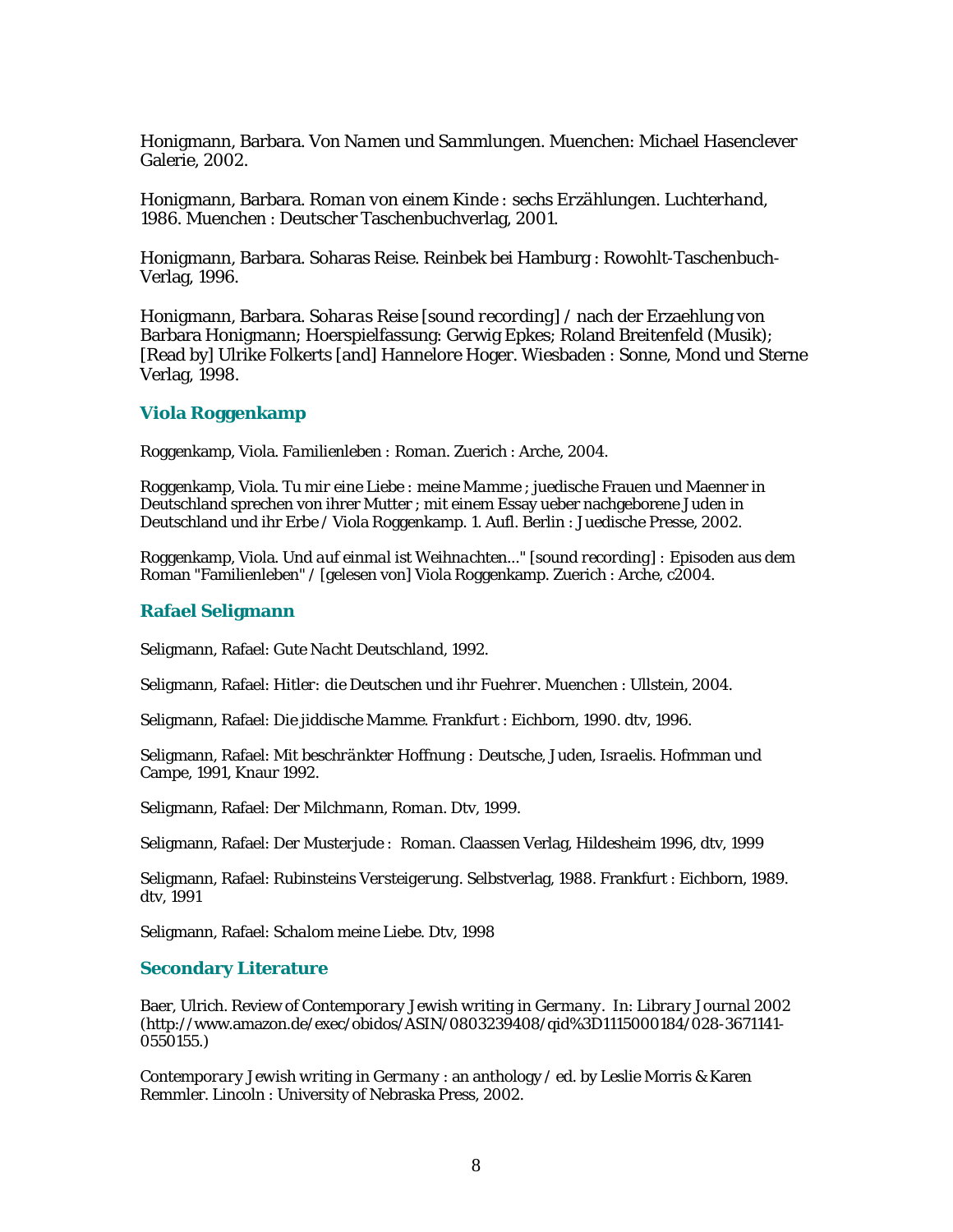"*Deutschland*" in HaGalil.com; available from *http://www.hagalil.com/europa/deutsch.htm)* 

Gilman, Sander L.: *Jews in Today's German Culture*. Indiana University Press ,1995.

*Ich bin geblieben – warum? Juden in Deutschland – heute* / Katja Behrens (Hg.). Gerlingen : Bleicher, 2002

Kühl, Inga-Marie: *Zwischen Trauma, Traum und Tradition:* Identitätskonstruktionen in der Jungen Jüdischen Gegenwartsliteratur. PhD. Diss., Humbold University Berlin, 2001. Available from: http://edoc.hu-berlin.de/dissertationen/kuehl-inga-marie-2001-12-19/HTML/front.html#front

*Nach der Shoa geboren : juedische Frauen in Deutschland* / Jessica Jacoby...[et al.], (Hrsg.). Berlin : Elefanten Press, 1994.

Rosenfeld*,* Alvin H. *Feeling Alone, Again: The Growing Unease among Germany's Jews. American jewish Committee, 2002 ; available from:*  http://www.ajc.org/InTheMedia/PublicationsPrint.asp?did=619

*Speaking out : Jewish voices from united Germany* / Susan Stern, editor. Chicago : edition q, 1995.

Schenker, Anatol: *Der Jüdische Verlag 1902 - 1938* : zwischen Aufbruch, Blüte und Vernichtung . Tübingen : Niemeyer, 2003. Basel, Univ., Diss., 2000.

*Unlikely History: The Changing German-Jewish Symbiosis, 1945-2000*, edited by Leslie Morris and Jack Zipes. New York: Palgrave. 2002.

Urban-Fahr, Susanne: *Der Philo-Verlag 1919 - 1938* : Abwehr und Selbstbehauptung. Hildesheim [u.a.]: Olms, 2001. Potsdam, Univ., Diss. 2000 under the title: Urban-Fahr, Susanne: Abwehr von Antisemitismus und der Kampf um Selbstbehauptung